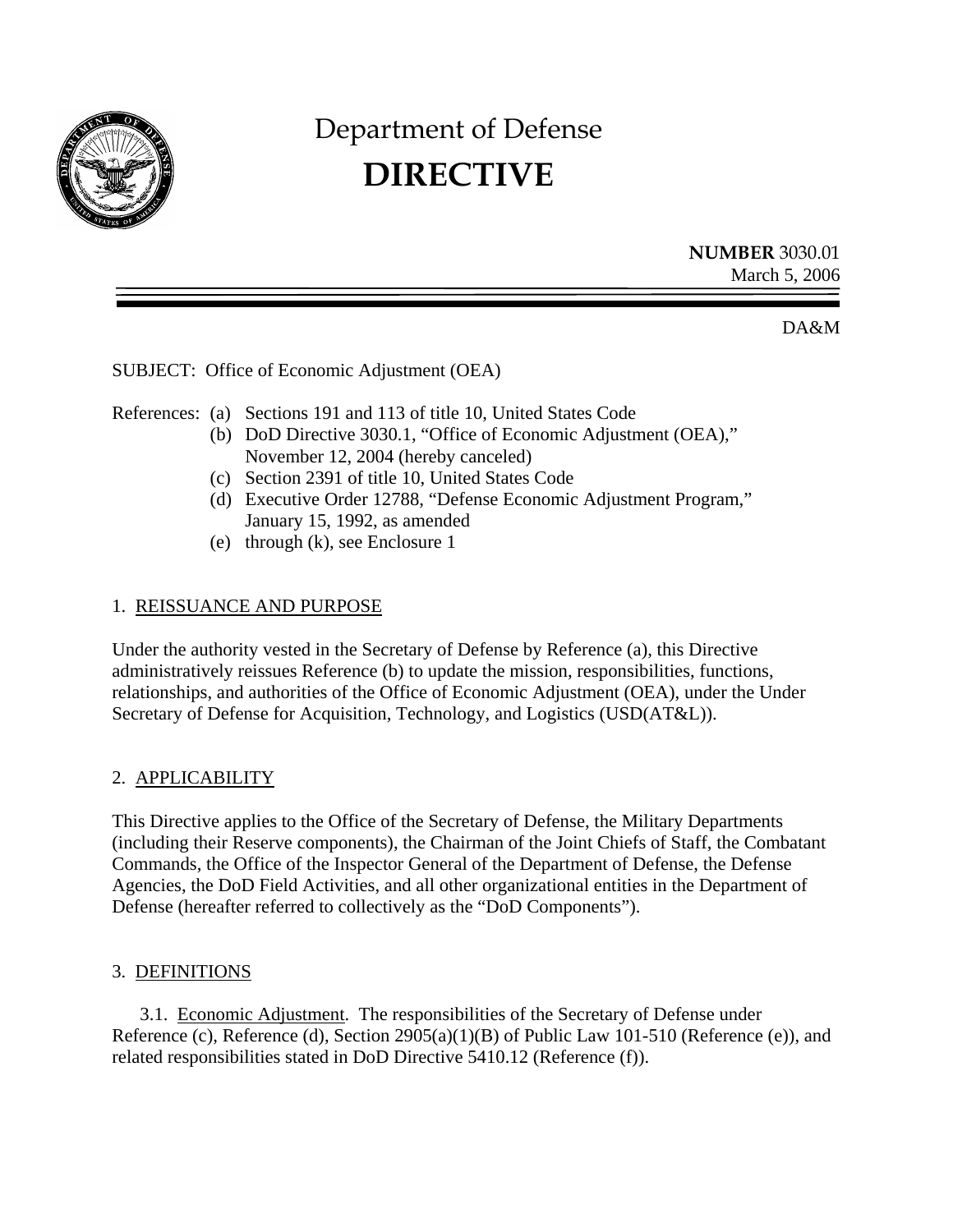3.2. Joint Land Use Studies. The studies conducted under the authorities of the Secretary of Defense to address issues of civilian encroachment affecting military installations in accordance with Reference (c) and DoD Instruction 3030.3 (Reference (g)).

#### 4. MISSION

The OEA shall, in cooperation with the DoD Components, provide assistance to communities, regions, and States adversely impacted by significant defense program changes including base closures, realignments, or expansions; defense industry cutbacks; encroachment; and personnel reductions or increases.

# 5. ORGANIZATION AND MANAGEMENT

5.1. The OEA is a DoD Field Activity under the USD(AT&L), operating under the authority, direction, and control of the Deputy Under Secretary of Defense for Installations and Environment (DUSD(I&E)). The DUSD(I&E) reports directly to the USD(AT&L) regarding the OEA.

5.2. The OEA shall consist of a Director and such subordinate organizational elements as established by the Director, within resources assigned by the Secretary of Defense.

# 6. RESPONSIBILITIES AND FUNCTIONS

6.1. The  $\overline{USD(AT\&L)}$  shall:

6.1.1. Exercise authority, direction, and control over the OEA through the DUSD(I&E).

6.1.2. Provide direction to the DUSD( $I\&E$ ) in relation to the DUSD( $I\&E$ )'s management of the OEA.

6.1.3. Ensure the DUSD(I&E) shall:

6.1.3.1. Exercise authority, direction, and control over the OEA.

6.1.3.2. Report directly to the USD(AT&L) concerning matters relating to the OEA.

# 6.2. The Director, OEA, shall:

6.2.1. Organize, direct, and manage the OEA and all resources assigned to the OEA.

6.2.2. Serve as the principal adviser to the USD(AT&L) and DUSD(I&E) on those matters within the mission area of the OEA.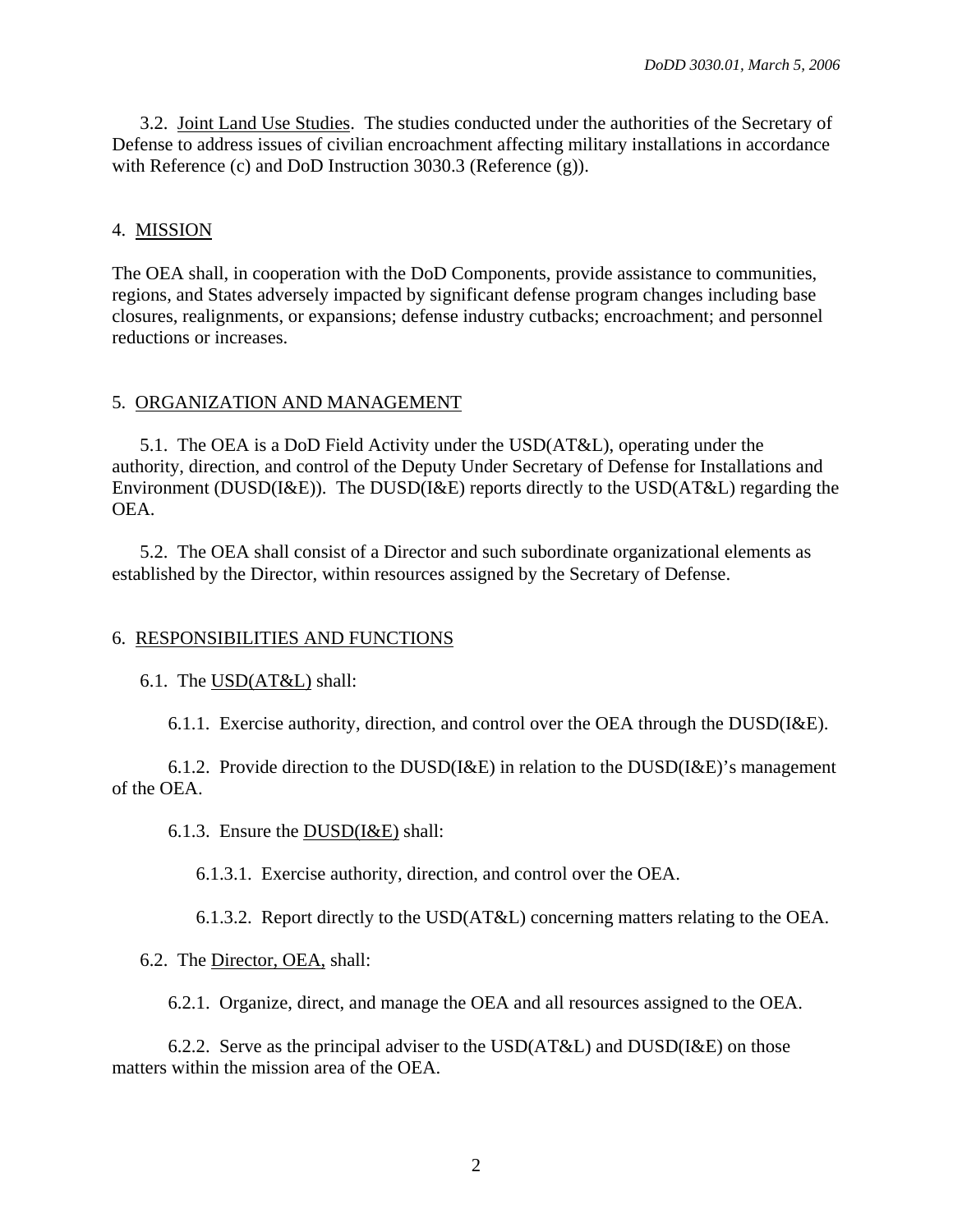6.2.3. Serve as the Executive Director of the President's Economic Adjustment Committee (EAC) in accordance with Reference (d).

6.2.4. Design, establish, and manage the Defense Economic Adjustment Program for achieving the objectives and implementing the provisions of References (d), (e), and (f).

6.2.5. Design, establish, and manage a Joint Land Use Studies Program for achieving the objectives and implementing the provisions of References (c) and (g).

6.2.6. Provide grants for economic adjustment, special impact assistance, and joint land use studies to eligible communities consistent with DoD Instruction 3030.2 (Reference (h)).

6.2.7. Monitor program change activities of the DoD Components and, as required, assist in the evaluation of possible impacts and the identification of adjustment actions that may alleviate such impacts. Once identified, encourage local officials to initiate early economic adjustment planning on a contingency basis.

6.2.8. Provide information and advice to eligible entities regarding the Defense Economic Adjustment and Joint Land Use Studies Programs and the resources available to carry out the programs.

6.2.9. Assist State and local governments with special impact assistance in expanding public service facilities for meeting requirements generated by major expansions or establishing new DoD installations.

6.2.10. Provide advice and technical assistance to Defense-dependent communities in efforts for diversifying their economic bases.

6.2.11. Evaluate DoD economic adjustment program effectiveness.

6.2.12. Develop, propose, and implement program improvements.

6.2.13. Ensure that OEA programs and activities are designed and managed to improve performance standards, economy, and efficiency and demonstrate OEA's attention to the requirements of its organizational customers, both internal and external to the Department of Defense.

6.2.14. Perform such other economic adjustment and joint land use study functions as may be assigned by the Secretary of Defense, the USD(AT&L), or the DUSD(I&E).

#### 7. RELATIONSHIPS

7.1. In the performance of assigned responsibilities and functions, the Director, OEA, shall:

7.1.1. Report to the DUSD(I&E).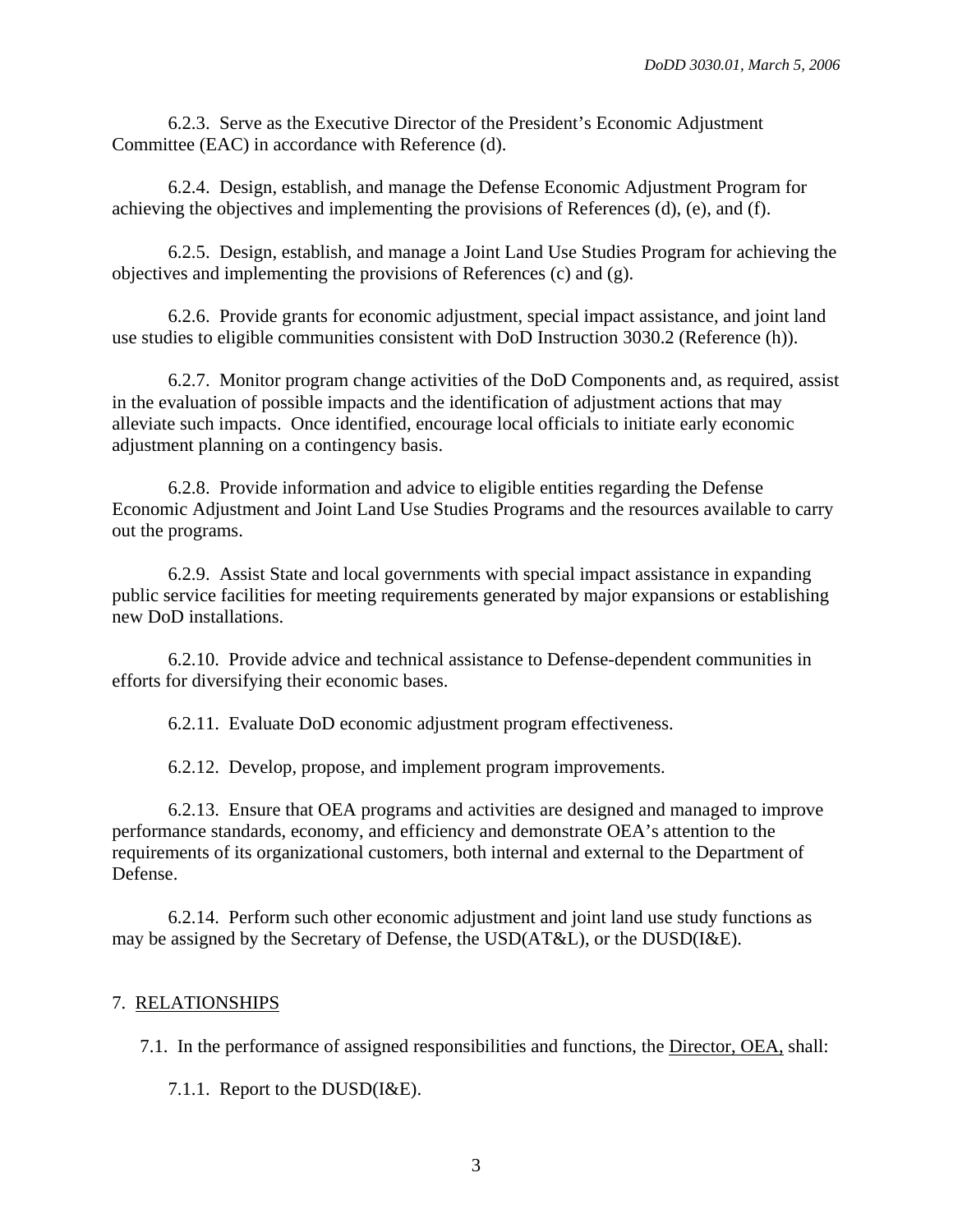7.1.2. Establish and maintain effective liaison with the other DoD Components (and, after appropriate notification, with subordinate commands and installations, as required) for the timely exchange of information and the coordination of realignments, economic adjustment plans, and joint land use studies policies.

7.1.3. Establish and maintain effective liaison with members of the EAC, at headquarters and regional levels, for timely exchange of information and the development, coordination, and support of economic adjustment assistance plans and actions.

7.1.4. Use existing systems, facilities, and services of the Department of Defense and other Federal Agencies, when practicable, to avoid duplication and to achieve maximum efficiency and economy.

7.2. The Heads of the other DoD Components shall provide timely information and technical support to the Director, OEA, on all matters under their purview related to the assigned responsibilities and functions of the Director, OEA.

# 8. AUTHORITIES

The Director, OEA, is hereby delegated authority to:

8.1. Obtain reports and information, consistent with DoD Directive 8910.1 (Reference (i)), as necessary, to carry out assigned responsibilities and functions.

8.2. Organize, direct, and manage a program to provide grants for community planning, special impact assistance, and economic adjustment studies to eligible communities consistent with the policies and criteria of Reference (c).

8.3. Communicate with the Heads of the DoD Components, as necessary, to carry out assigned responsibilities and functions, including the transmission of requests for advice and assistance. Communications to the Military Departments shall be transmitted through the Secretaries of the Military Departments, their designees, or as otherwise provided by law or directed by the Secretary of Defense in other DoD issuances. Communications to the Commanders of the Combatant Commands shall normally be transmitted through the Chairman of the Joint Chiefs of Staff.

8.4. Communicate with other Government officials, representatives of the Legislative Branch, State and local officers, members of the public, and representatives of foreign governments (when consistent with foreign disclosure policy and procedures), as appropriate, in carrying out assigned responsibilities and functions. Communications with representatives of the Legislative Branch shall be coordinated with the Assistant Secretary of Defense for Legislative Affairs and the Under Secretary of Defense (Comptroller)/Chief Financial Officer, as appropriate, and be consistent with the DoD Legislative Program.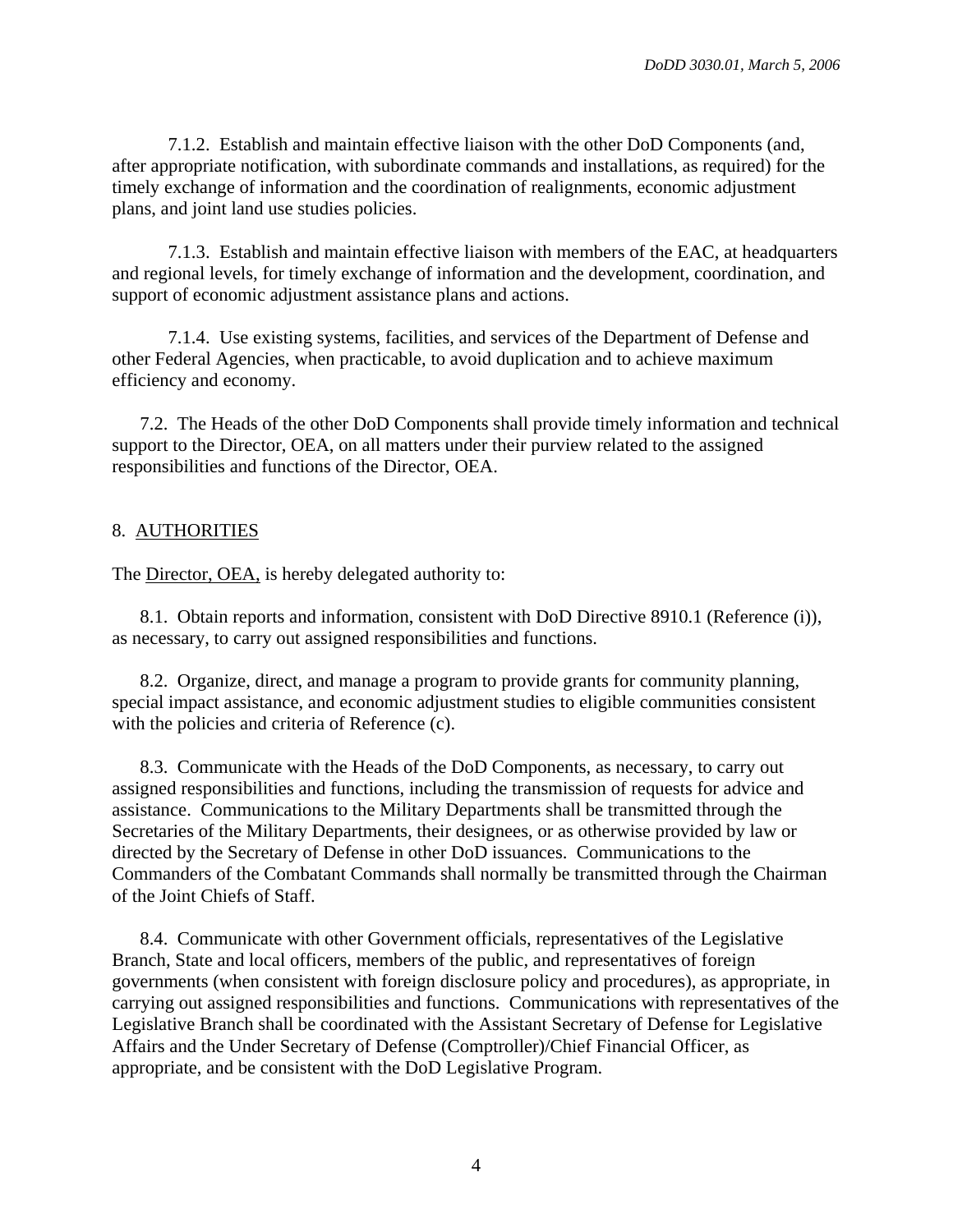8.5. Provide advice, technical assistance, or other appropriate services to any Government Agency on a cost-reimbursable basis in accordance with the procedures in DoD 7000.14-R (Reference (j)).

8.6. Exercise the administrative authorities contained in Enclosure 2.

# 9. ADMINISTRATION

9.1. The USD(AT&L) shall designate the Director, OEA.

9.2. The Secretaries of Military Departments shall assign military personnel to the OEA in accordance with approved authorizations and established procedures for assignment.

9.3. Administrative support for the OEA shall be provided by other DoD Components through support and interservice agreements in accordance with DoD Directive 4000.19 (Reference (k)).

# 10. EFFECTIVE DATE

This Directive is effective immediately.

# FOR THE DEPUTY SECRETARY OF DEFENSE

Michael B Donley

 Michael B. Donley Director of Administration and Management

Enclosures - 2

- E1. References, continued
- E2. Delegations of Authority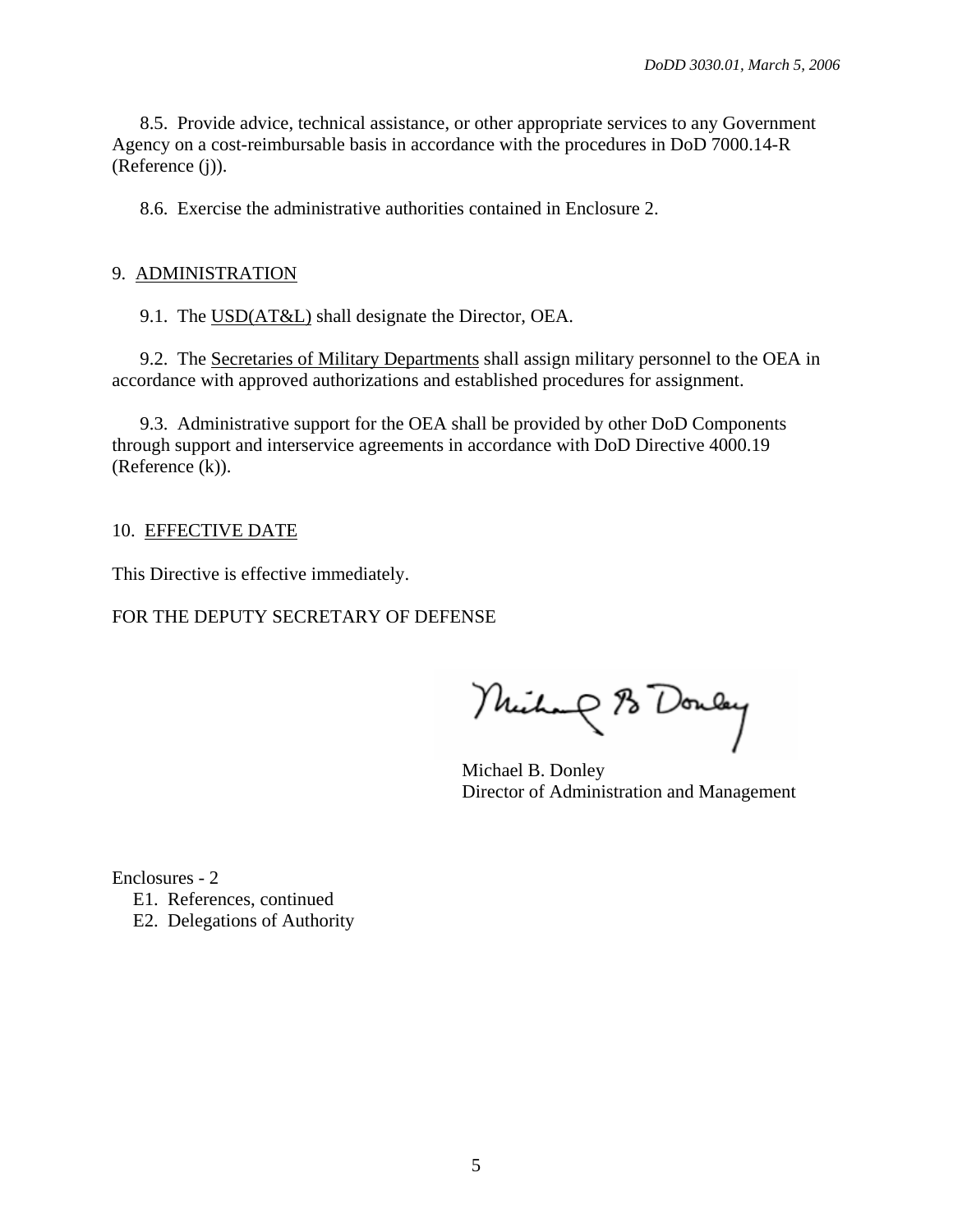# E1. ENCLOSURE 1

# REFERENCES, continued

- (e) Section 2905(a)(1)(B) of Public Law 101-510, "The Defense Base Closure and Realignment Act of 1990," November 5, 1990, as amended
- (f) DoD Directive 5410.12, "Economic Adjustment Assistance to Defense-Impacted Communities," December 22, 1987
- (g) DoD Instruction 3030.3, "Joint Land Use Study (JLUS) Program," July 13, 2004
- (h) DoD Instruction 3030.2, "Community Planning and Impact Assistance," May 24, 1983
- (i) DoD Directive 8910.1, "Management and Control of Information Requirements," June 11, 1993
- (j) DoD 7000.14-R, "Financial Management Regulation," all volumes, current edition
- (k) DoD Instruction 4000.19, "Interservice and Intragovernmental Support," August 9, 1995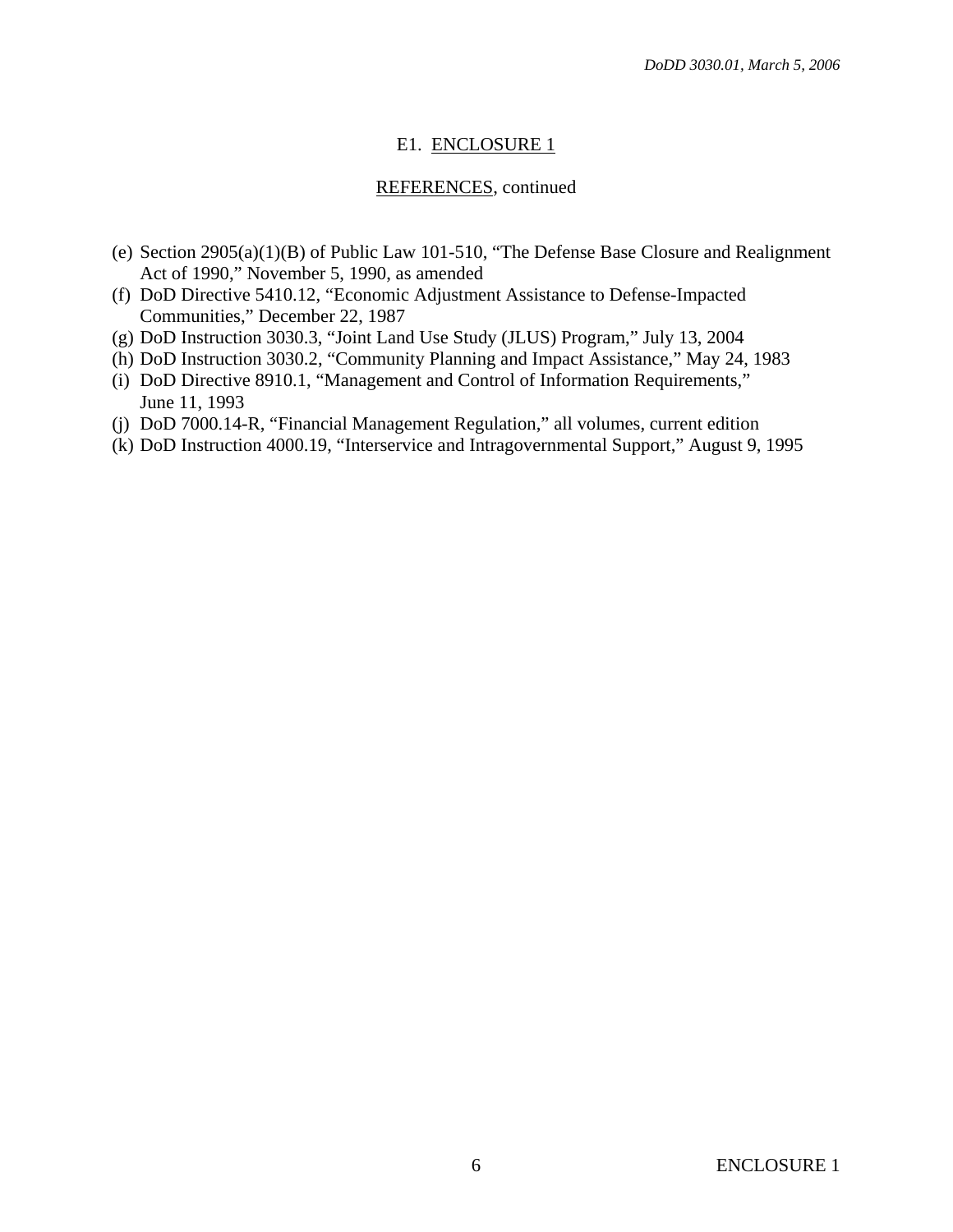# E2. ENCLOSURE 2

#### DELEGATIONS OF AUTHORITIES

E2.1.1. Under the authority vested in the Secretary of Defense, and subject to the authority, direction, and control of the USD(AT&L) and the DUSD(I&E), and in accordance with DoD Directives and Instructions, the Director, OEA, or, in the absence of the Director, the person acting for the Director, is hereby delegated authority, as required in the administration and operation of the OEA, to:

E2.1.1.1. In accordance with Executive Order (E.O.) 10450, "Security Requirements for Government Employment," April 27, 1953; E.O. 12968, "Access to Classified Information," August 2, 1995; and DoD Directive 5200.2, as appropriate:

E2.1.1.1.1. Designate any position in OEA as a "sensitive" position.

E2.1.1.1.2. Authorize, in exceptional circumstances where official functions must be performed prior to the completion of an investigation and adjudication process, temporary access to a sensitive position in the OEA for a limited period to individuals for whom an appropriate investigation is underway.

E2.1.1.1.3. Initiate personnel security investigations and, if necessary, in the interest of national security, suspend a security clearance for personnel assigned, detailed to, or employed by the OEA. Any actions under this subparagraph shall be taken in accordance with procedures prescribed in DoD 5200.2-R.

E2.1.1.2. Authorize and approve:

E2.1.1.2.1. Temporary duty travel for assigned or detailed OEA military personnel in accordance with the Joint Federal Travel Regulations, Volume 1, "Uniformed Service Members," current edition.

E2.1.1.2.2. Travel for OEA civilian personnel in accordance with Joint Travel Regulations (JTR), Volume 2, "DoD Civilian Personnel," current edition.

E2.1.1.2.3. Invitational travel to non-DoD employees whose consultative, advisory, or other highly specialized technical services are required in a capacity that is directly related to, or in connection with, OEA activities, in accordance with JTR, Volume 2.

E2.1.1.2.4. Overtime work for OEA civilian personnel in accordance with Subchapter V of Chapter 55 of 5 U.S.C. and applicable Office of Personnel Management regulations.

E2.1.1.3. Approve the expenditure of funds available for travel by assigned or detailed OEA military personnel for expenses incident to attending meetings of technical, scientific,